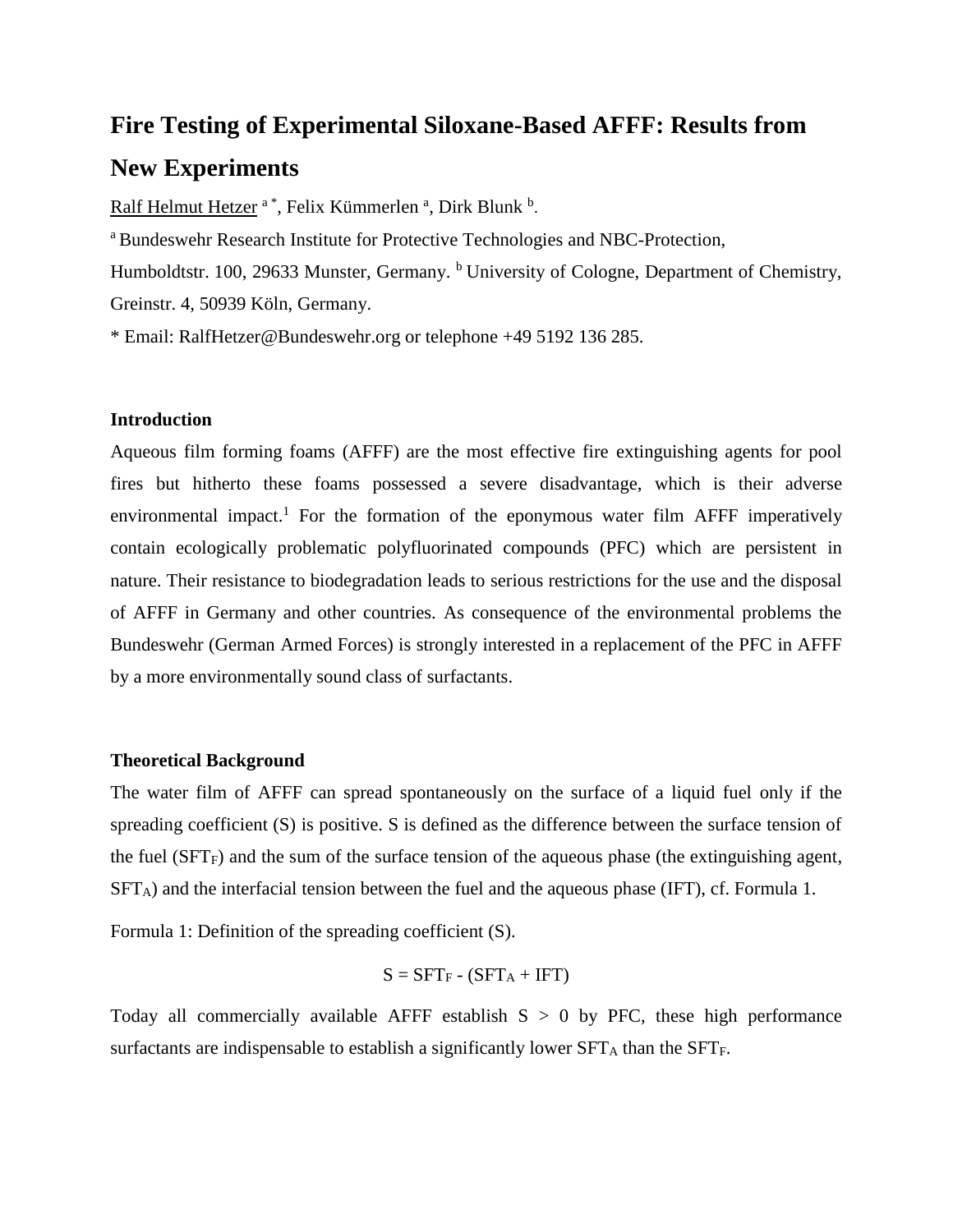|   | Fuel        | $SFT_F (24 °C)$     | <b>Sample Origin</b>                          |
|---|-------------|---------------------|-----------------------------------------------|
|   | Diesel      | $28.3$ mN/m         | BP Refinery Emsland, Germany                  |
|   | Jet fuel    | $26.7 \text{ mN/m}$ | BP Refinery Emsland, Germany                  |
|   | $F-34$      | $25.8$ mN/m         | Bundeswehr (NATO Standard Fuel <sup>2</sup> ) |
| 4 | Cyclohexane | 24.9 mN/m           | Reference substance, Sigma-Aldrich            |

<span id="page-1-0"></span>**Table 1: Surface tensions of militarily important fuels.**

[Table 1](#page-1-0) shows the  $SFT<sub>F</sub>$  of some military relevant fuels and Cyclohexane. Cyclohexane was added to this list because of its importance as reference substance for film forming experiments and measurement of the IFT. Cyclohexane was chosen for this purpose because it possesses a determinate composition, a slightly lower surface tension than the militarily interesting fuels and a flashpoint above room temperature. Using Cyclohexane the existence of a vapor-tight water film, which is formed on the fuel surface by a surfactant solution, can be tested under reproducible conditions by a simple pilot flame, which is guided some millimeters above the fuel layer. Based on interfacial activity data and film forming experiments on Cyclohexane and F-34 several high performance siloxane and carbosilane surfactants were identified as possible, environmentally sound film formers for PFC-free AFFF.<sup>345</sup>

### **Current Developments**



T-C3-Malt

**Figure 1: The water film forming siloxane surfactant, T-C3-Malt.**

While working on this project more than 250 siloxane and carbosilane surfactants were synthesized and tested as possible film formers for PFC-free AFFF. From this multiplicity of compounds the siloxane surfactant T-C3-Malt (Figure 1) was chosen for a fire test series because of its film forming ability and foaming behavior.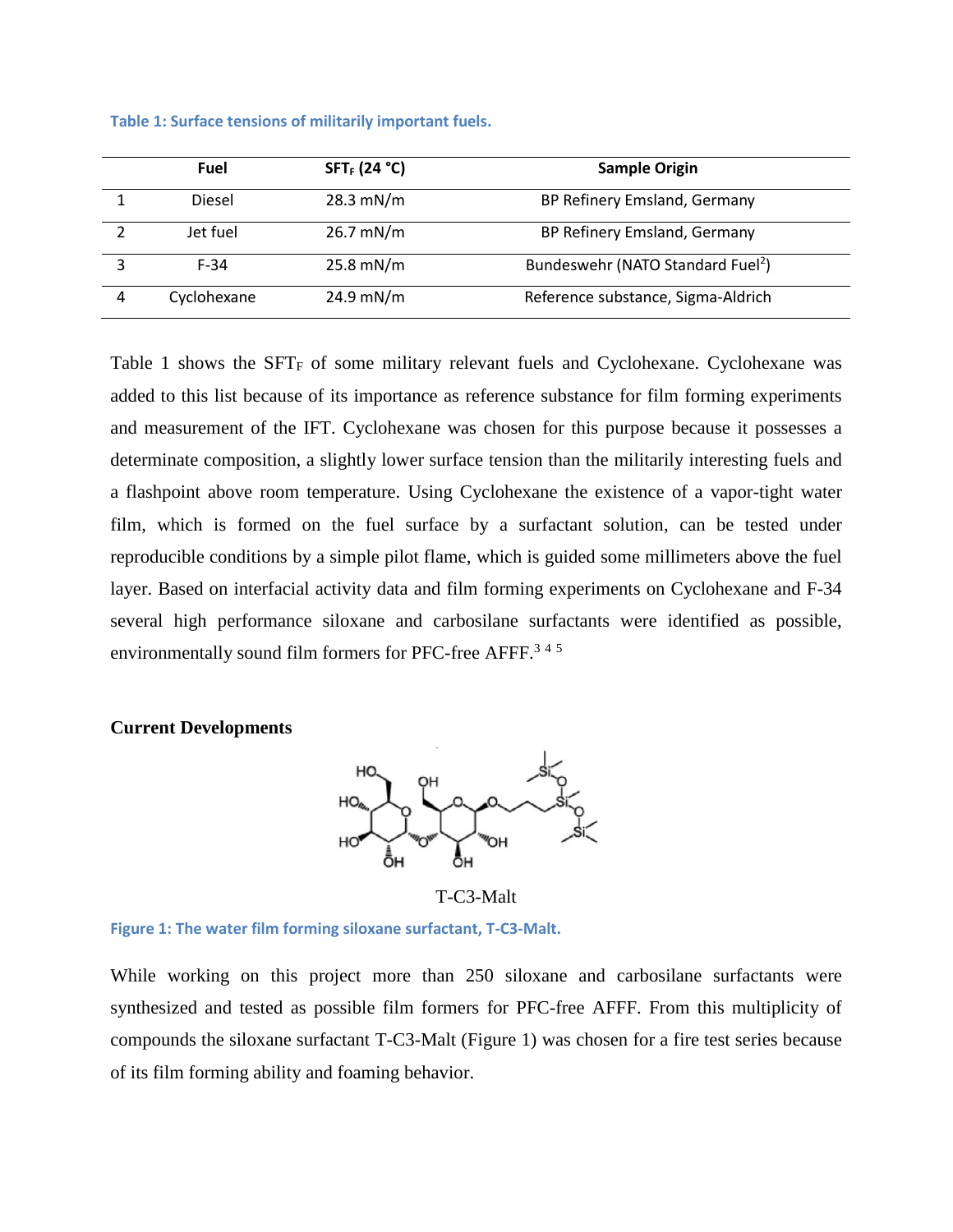<span id="page-2-0"></span>**Table 2: Surface and interfacial characteristics as well as film formation properties of siloxane T-C3- Malt solutions.**

|                |                                    | <b>SFTA</b> | IFT <sup>#</sup> | $S^{\#}$ | Film on        | Film on |
|----------------|------------------------------------|-------------|------------------|----------|----------------|---------|
|                | <b>Chemical Composition</b>        | [mN/m]      | [mN/m]           | [mN/m]   | Cyclohexane    | $F-34$  |
| $\mathbf{1}$   | 6.8 g/l Glucopon 215 CS UP         |             | 1.0              | $-4.5$   | N <sub>0</sub> | No.     |
|                | 2.5 g/l 2-(2-Butoxyethoxy)ethanol  | 28.5        |                  |          |                |         |
| $\overline{2}$ | 6.8 g/l Glucopon 215 CS UP         |             | 0.8              | $-1.6$   | N <sub>0</sub> | Yes*    |
|                | 2.5 g/l 2-(2-Butoxyethoxy)ethanol  | 25.8        |                  |          |                |         |
|                | $0.25$ g/l T-C3-Malt               |             |                  |          |                |         |
| 3              | 6.8 g/l Glucopon 215 CS UP         | 24.1        | 0.7              | 0.2      | Yes            | Yes     |
|                | 2.5 g/l 2-(2-Butoxyethoxy) ethanol |             |                  |          |                |         |
|                | 0.50 g/l T-C3-Malt                 |             |                  |          |                |         |
|                | 6.8 g/l Glucopon 215 CS UP         |             |                  | 1.0      | Yes            | Yes     |
| 4              | 2.5 g/l 2-(2-Butoxyethoxy)ethanol  | 23.5        | 0.5              |          |                |         |
|                | 1.00 g/l T-C3-Malt                 |             |                  |          |                |         |
| 5              | 6.8 g/l Glucopon 215 CS UP         |             |                  |          |                |         |
|                | 2.5 g/l 2-(2-Butoxyethoxy) ethanol | 22.2        | 0.4              | 2.4      | Yes            | Yes     |
|                | 2.00 g/l T-C3-Malt                 |             |                  |          |                |         |

#: based on Cyclohexane (SFT<sub>F</sub>=25.0 mN/m);

\*: small area film formation, recontracting after a short term.

Solutions of T-C3-Malt with concentrations above approximately 0.5 g/l T-C3-Malt in Water with 6.8 g/l Glucopon 215 CS UP (Glucopon) and 2.5 g/l 2-(2-Butoxyethoxy)ethanol as additional components show a positive spreading coefficient and a water film formation on Cyclohexane und F-34 (cf. [Table 2\)](#page-2-0).

In addition to the tabulated interfacial characteristics the foam behavior of the T-C3-Maltcontaining solutions was determined. For comparability reasons all fire and foam tests were carried out with the same foaming device. A so-called Micro Foam Unit (M.F.U. V-25, Jürgen Arens, Production and Distribution of Instructional Media, Cologne, Germany) with a low expansion nozzle (also Jürgen Arens) was used for the expansion of all foam solutions. The nozzle was operated with a working pressure of 4.5 bar and a discharge rate of 1.06 kg/min.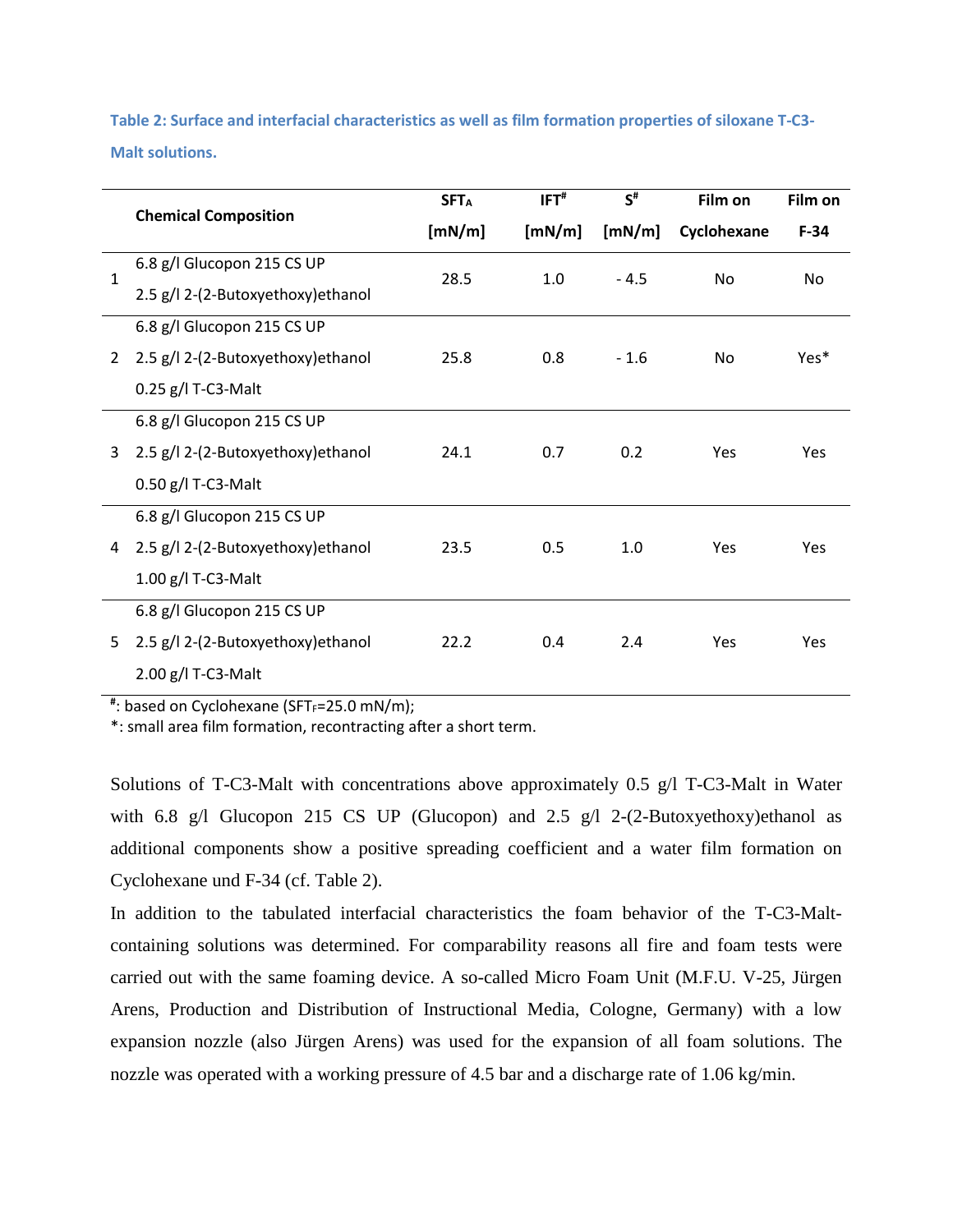Expansion and drainage times were measured in a graduated glass cylinder (2000 ml nominal volume, 2330 ml gravimetric determined total volume, 7.9 cm diameter). An electronic balance was placed under the glass cylinder to determine gravimetrically the applied quantity of foam solution. The expansion was calculated from the total volume of the cylinder, the weight and the density of the foamed solution. The 50%-drainage time was measured using the graduation of the glass cylinder.

The data of the foaming experiments is summarized in [Table 3.](#page-3-0) The results show that the content of T-C3-Malt does not affect the expansion and the 50%-drainage time on a larger scale. Only minor positive effects of T-C3-Malt are visible in both cases.

|   |                                    |                         | 50%-Drainage Time |  |
|---|------------------------------------|-------------------------|-------------------|--|
|   | <b>Chemical Composition</b>        | <b>Expansion Factor</b> | [min]             |  |
| 1 | 6.8 g/l Glucopon 215 CS UP         | $10.66 \pm 0.16$        | $05:39 \pm 0:03$  |  |
|   | 2.5 g/l 2-(2-Butoxyethoxy)ethanol  |                         |                   |  |
| 2 | 6.8 g/l Glucopon 215 CS UP         |                         |                   |  |
|   | 2.5 g/l 2-(2-Butoxyethoxy) ethanol | $10.76 \pm 0.08$        | $5:44 \pm 0:02$   |  |
|   | 0.25 g/l T-C3-Malt                 |                         |                   |  |
| 3 | 6.8 g/l Glucopon 215 CS UP         |                         |                   |  |
|   | 2.5 g/l 2-(2-Butoxyethoxy)ethanol  | $10.89 \pm 0.15$        | $5:36 \pm 0:02$   |  |
|   | 0.50 g/l T-C3-Malt                 |                         |                   |  |
| 4 | 6.8 g/l Glucopon 215 CS UP         |                         |                   |  |
|   | 2.5 g/l 2-(2-Butoxyethoxy)ethanol  | $10.80 \pm 0.09$        | $6:00 \pm 0:05$   |  |
|   | $1.0$ g/l T-C3-Malt                |                         |                   |  |
| 5 | 6.8 g/l Glucopon 215 CS UP         |                         |                   |  |
|   | 2.5 g/l 2-(2-Butoxyethoxy)ethanol  | $10.88 \pm 0.11$        | $6:05 \pm 0:03$   |  |
|   | 2.00 g/l T-C3-Malt                 |                         |                   |  |

## <span id="page-3-0"></span>**Table 3: Foam characteristics of siloxane surfactant solutions.**

In the fire test series four different application rates were studied for each foam solution and commercial firefighting foam. For the experiments two round fire pans in accordance to EN 3-7 were used, 55B (application rates  $0.8 - 1.8$  kg/min $\times$ m<sup>2</sup>) and 21B (application rates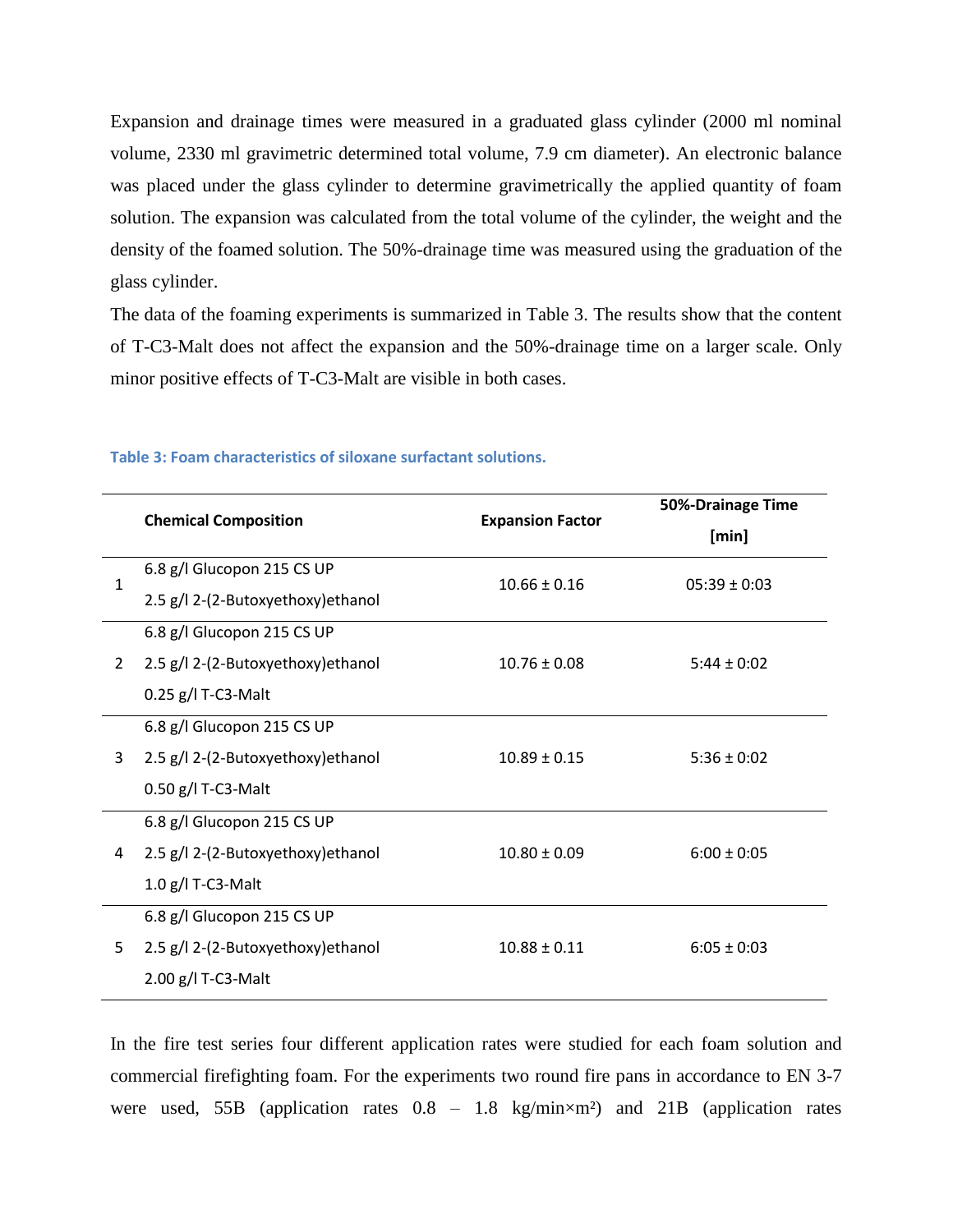$> 1.8$  kg/min $\times$ m<sup>2</sup>). To realize the different application rates with only one low expansion nozzle the burning area of the fire pans was varied by a stainless steel tape, which was bent to a ring and adjusted to the required area and diameter with two steel clamps. For each fire test this ring was placed concentrically in the fire pan which was filled with a 3.0 cm water layer. Then the fuel was carefully filled in the inner ring. The fuel quantity was dependent of the desired burning area and application rate (from 5 l at 3.0 kg/min/m<sup>2</sup> up to 21 l at 1.0 kg/min/m<sup>2</sup>). During the fire test the foam was smoothly given on the burning fuel surface by a ramp, which was set on the edge of the ring. The fire tests were recorded by heat flux sensors (Medtherm Cooperation, Huntsville, Alabama, USA) and a data logger system (Autolog 2005, Peekel Instruments B.V., Rotterdam, The Netherlands). Events like the start of the fire test, the end of the 60 s preburn time and the beginning of the foam application, the 99%-extinguishing time and the 100%-extinguishing time, the end of foam application (60 s after 100%-extinguishing), the start of the burn back experiment (120 s after 100%-extinguishing) were manually marked in the data recording system by pressing a pushbutton.



<span id="page-4-0"></span>**Figure 2: Comparison of the 99%-extinguishing times of siloxane surfactant solutions and commercial**

**firefighting foams.**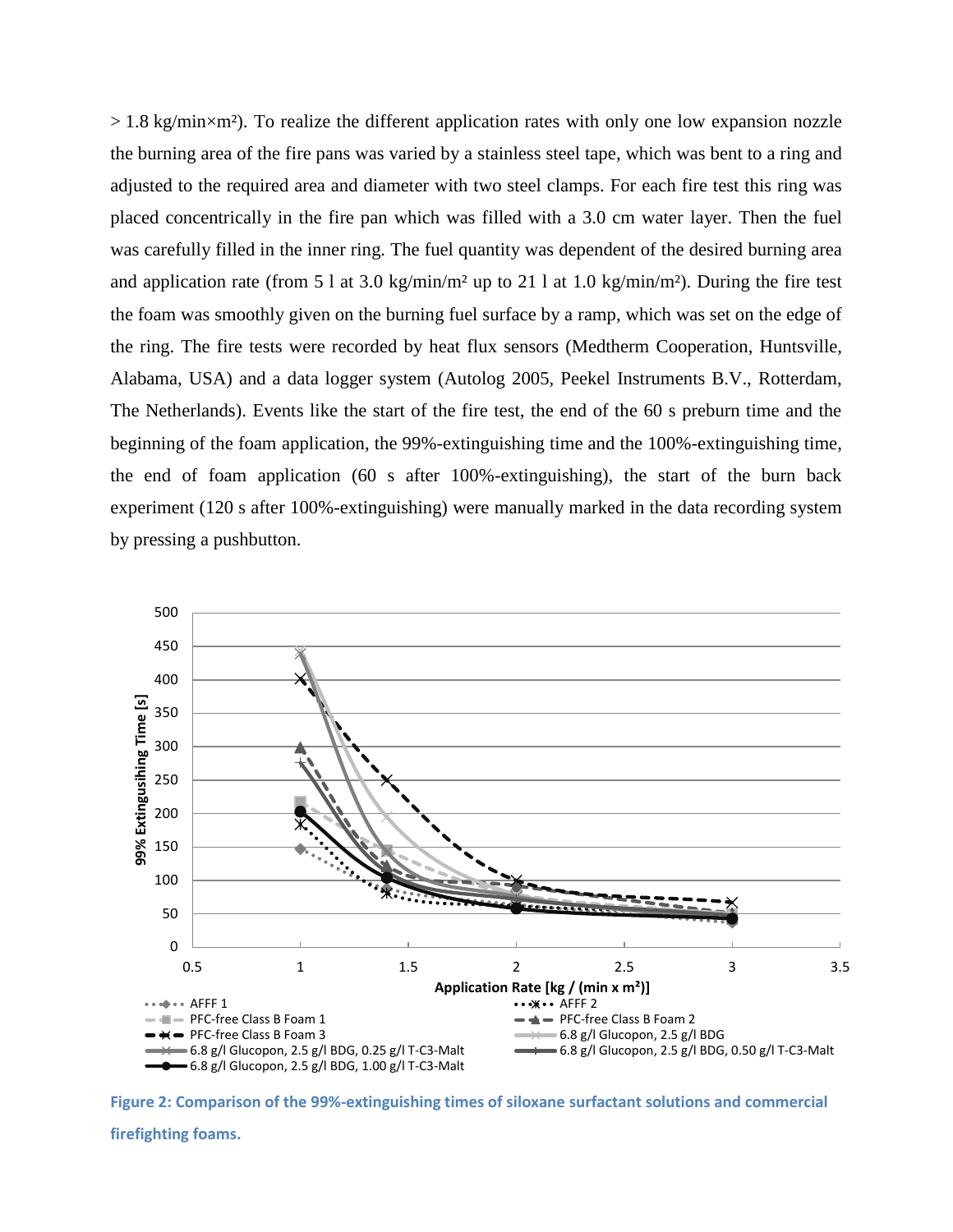Throughout the fire test series the concentration of the siloxane surfactant was varied like in the case of the foam and interfacial experiments; all other components of the experimental foam mixture and all other variables, e.g. the low expansion nozzle, the working pressure of the foaming device, were held constant to demonstrate exclusively the influence of the siloxane surfactant concentration.

The series of fire tests shows that the rising of the siloxane surfactant concentration strongly reduces the fire extinguishing times on F-34 (cf. [Figure 2](#page-4-0) and [Figure 3\)](#page-5-0). In comparison with commercially available fluorine-free Class B foams and AFFF, according to the German Armed Forces technical specification TL 4210-0112, the experimental siloxane based aqueous film forming foams clearly surpass the fluorine-free Class B foams and reach nearly the extinguishing performance of the environmentally problematic and PFC containing AFFF (cf. [Figure 2](#page-4-0) and [Figure 3\)](#page-5-0).



<span id="page-5-0"></span>**Figure 3: Comparison of the 100%-extinguishing times of the surfactant solutions and various** 

**firefighting foams.**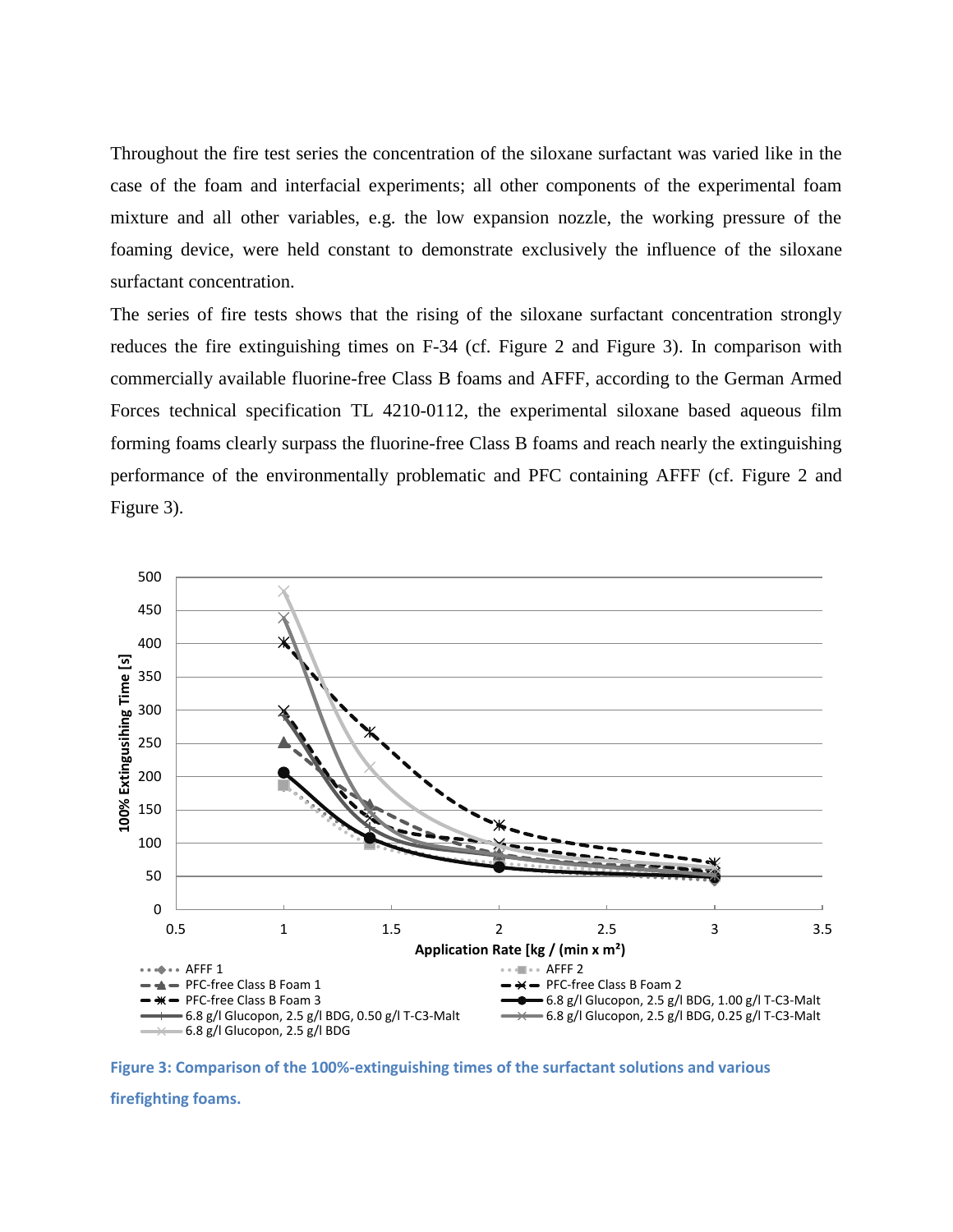Because of the complex synthesis and the limited supply of T-C3-Malt, the foam solution with 2.00 g/l T-C3-Malt could not be fire tested. But it is to be expected, that the extinguishing performance still increases further in comparison to the solutions with a lower siloxane concentration because of the observed interfacial data for this concentration.

Recently, a new short synthesis with excellent yield was found for a new film forming siloxane surfactant. Due to this synthesis and because of the thereby available amount of surfactant it is now possible to conduct standardized fire tests according to the 2013 updated ICAO fire test protocol.<sup>6</sup> [Table 4](#page-6-0) shows the results of ICAO B tests performed with two different foam solutions of the new siloxane surfactant and AFFF according to TL 4210-0112 as benchmarks.

| <b>Type of Foam</b>          | <b>Chemical Composition / Commercial Foam</b> | <b>Extinguishing</b><br>Time [s] |            | 25%-Burn Back |
|------------------------------|-----------------------------------------------|----------------------------------|------------|---------------|
| <b>Solution</b>              |                                               | 99%                              | 100%       | Time [s]      |
| <b>Requirements</b>          |                                               | $\leq 60$                        | $\leq 120$ | $\geq 300$    |
|                              | 6.8 g/l Glucopon 215 CS UP                    | 42                               | 70         | 641           |
| <b>PFC-free</b>              | 2.5 g/l 2-(2-Butoxyethoxy)ethanol             |                                  | 66         | 660           |
| siloxane based               | 2.0 g/l new siloxane surfactant               | 45                               |            |               |
| foam solution                | 6.8 g/l Glucopon 215 CS UP                    |                                  | 60         | n.d.          |
|                              | 2.5 g/l 2-(2-Butoxyethoxy)ethanol             | 45                               |            |               |
|                              | 2.0 g/l new siloxane surfactant               |                                  |            |               |
|                              | 0.15 g/l Xanthan gum                          | 47                               | 60         | n.d.          |
|                              | AFFF <sub>1</sub>                             | 59                               | 88         | 573           |
| <b>PFC-containing</b>        |                                               | 53                               | 98         | 604           |
| <b>AFFF</b>                  | AFFF <sub>2</sub>                             | 41                               | 87         | 756           |
| according to<br>TL 4210-0112 |                                               | 43                               | 82         | 779           |
|                              | AFFF <sub>3</sub>                             | 42                               | 78         | 863           |
|                              |                                               | 50                               | 75         | 752           |

## <span id="page-6-0"></span>**Table 4: Results of ICAO B fire tests with a new siloxane surfactant.**